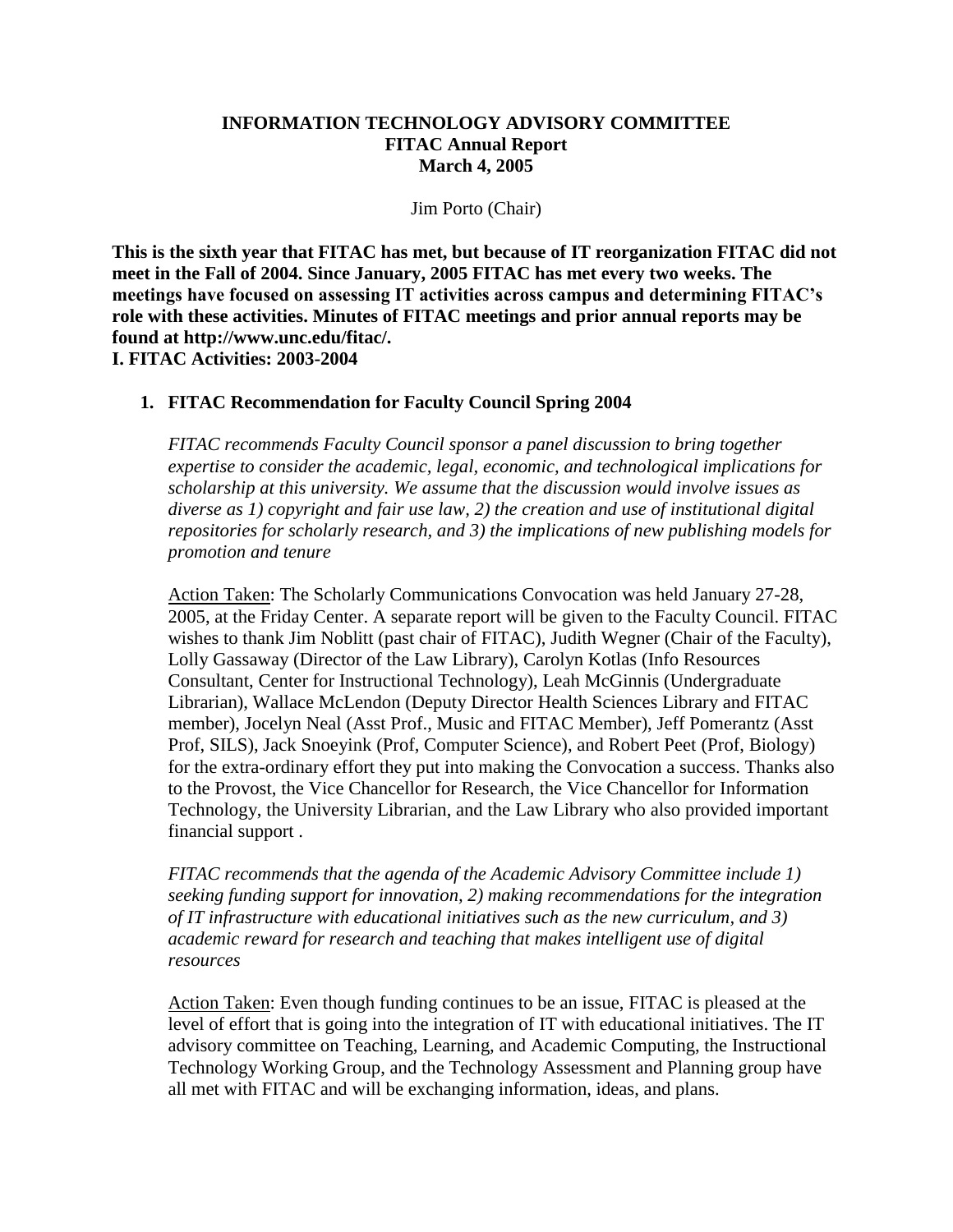### **2. Other Activities in 2003—2004**

FITAC proposed to revive the concept of the former IBM/UNC grant program, revised to reflect current realities. A working title for the new program was the *Faculty IT Development Grants Program.* Request for proposals would have been organized into two tracks, in a fashion similar to the three tracks of the UNC/IBM program. These tracks included *Introducing IT for Course or Curriculum Enhancement,* and *Implementing IT for Course or Curriculum.* FITAC requested \$150,000 for this program. Funding has not been identified to implement this small grant program.

FITAC was heavily involved in the CIO search conducted in 2004, meeting with each candidate for the position.

#### **II. FITAC Activities 2004-2005**

Since January 2005, FITAC has focused on organizational issues. The central question the Committee has addressed is how faculty input can be provided into IT policy decisions and how information can be disseminated to faculty about IT issues affecting them. To provide the connections to facility information flow throughout the IT structure, FITAC has initiated or is exploring several actions.

#### **1. Organizational Activities in 2005**

a. Providing at least one FITAC member on each of the following eight IT advisory Committees that report to the CIO.

| <b>CIO Advisory Committee</b>           |
|-----------------------------------------|
| <b>User Support and Communications</b>  |
| Telecommunications                      |
| <b>Research Computing</b>               |
| Security and Institutional Compliance   |
| Teaching, Learning and Academic         |
| Computing                               |
| <b>Financial Planning and HR</b>        |
| <b>Enterprise Applications and Data</b> |
| Management                              |

- b. Establishing closer ties with School Information Technology Directors by holding joint meetings and requesting periodic updates from each of the Schools.
- c. Having Chair of FITAC attend Information Technology Directors (ITD) monthly meetings.
- d. Seeking to get FITAC representation from every School.
- e. Exploring the possibility of setting up, or coordinating with existing, School FITACs with overlapping membership in the University-wide FITAC.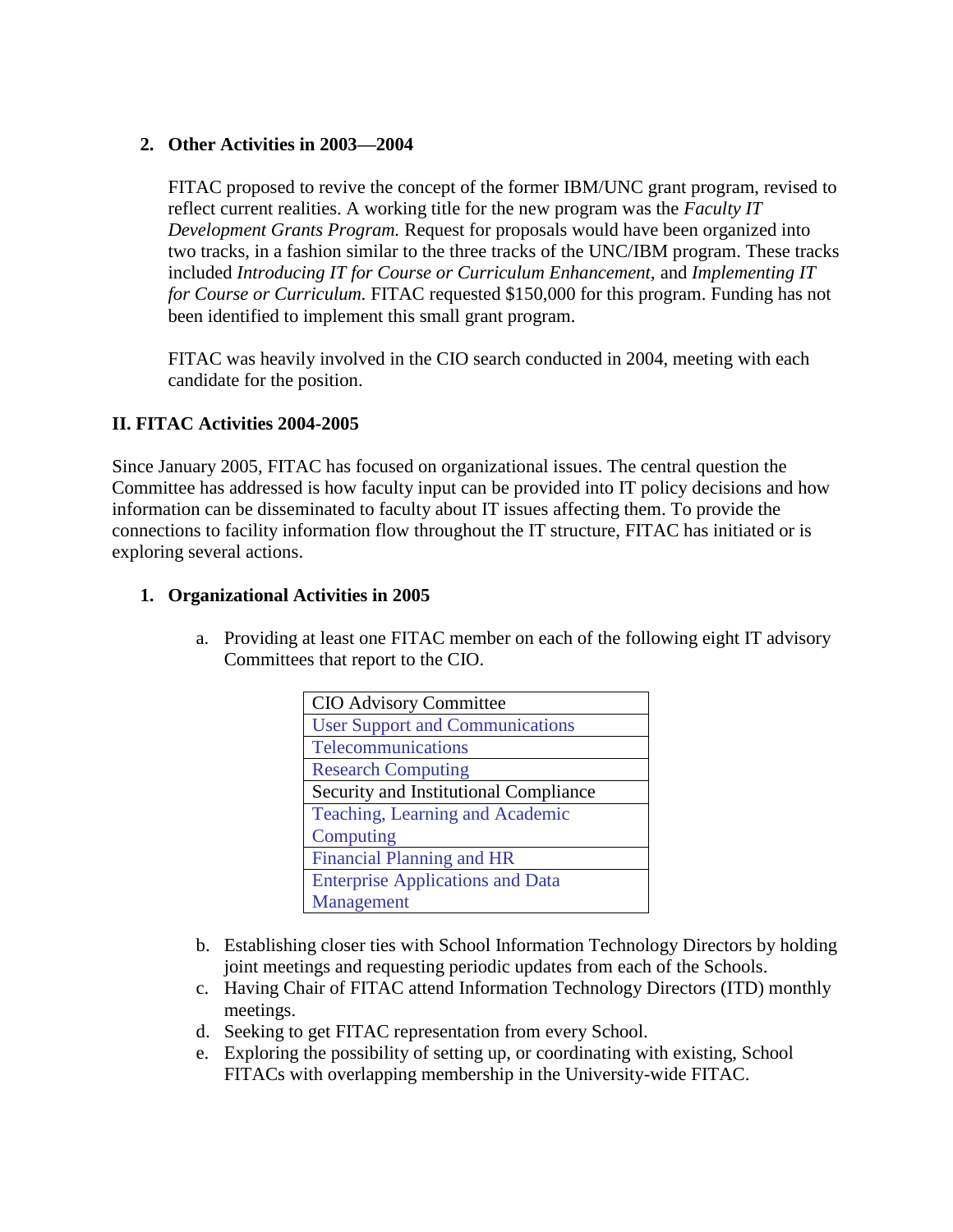FITAC's goal is to establish a two-way information flow from faculty at the department and school levels to the policy makers in Information Technology.

# **2. Presentations to FITAC 2005**

- a. Susie Moffat. Technology Assessment and Planning (TAP). The Technology Assessment and Planning group provides ITS and the University with a forwardlooking vision, an incubator for assessing new and emerging technologies, and the structure for developing a technology roadmap to deliver on the promise of ITS and University strategic directions.
- b. Megan Bell. Advisory Committee structure for IT has been revised to include eight committees organized along to parallel the new divisions of IT.
- c. Charles Green, Ph.D. Dr. Green provided a demonstration of new learning technologies that are being considered or are being used by Academic Technologies: SoftwareSecure Exam, e-Instruction, VitalBook
- d. Bob Henshaw. What other Universities are doing with small grant IT programs.
- e. Bobbi Owen, PhD, Senior Associate Dean for Undergraduate Education. Professor. Owen gave an update on the re-accreditation effort. "Student learning outcomes assessment" is a big topic for SACS now. It's no longer good enough to assume that technology facilitates teaching and learning -- SACS is looking to see how we measure actual learning outcomes that can be attributed to technology and use the results to guide our decision-making about technology use.
- f. Wallace Mclendon and others. The Convocation on Scholarly Communications was held 28 Feb 05. Wallace gave a brief summary of meeting and outlined future actions.
- g. Loris Mathis. The Instructional Technology Working Group gave an overview of directions and initiatives that the Working Group is considering.
- h. Dave Potenziani. The School of Public Health has a slightly different business model than most School IT departments. Dr. Potenziani briefed FITAC on IT activities in the School of Public Health.
- i. Committee reports from various FITAC members who belong to IT Advisory Committees.

# **3. Projects under Consideration in 2005-2006**

- a. Mapping the class room of the future.
- b. Faculty/student "skunk works" for solving IT problems.
- c. Faculty IT use and needs assessment
- d. Facilitating greater faculty involvement in IT issues.